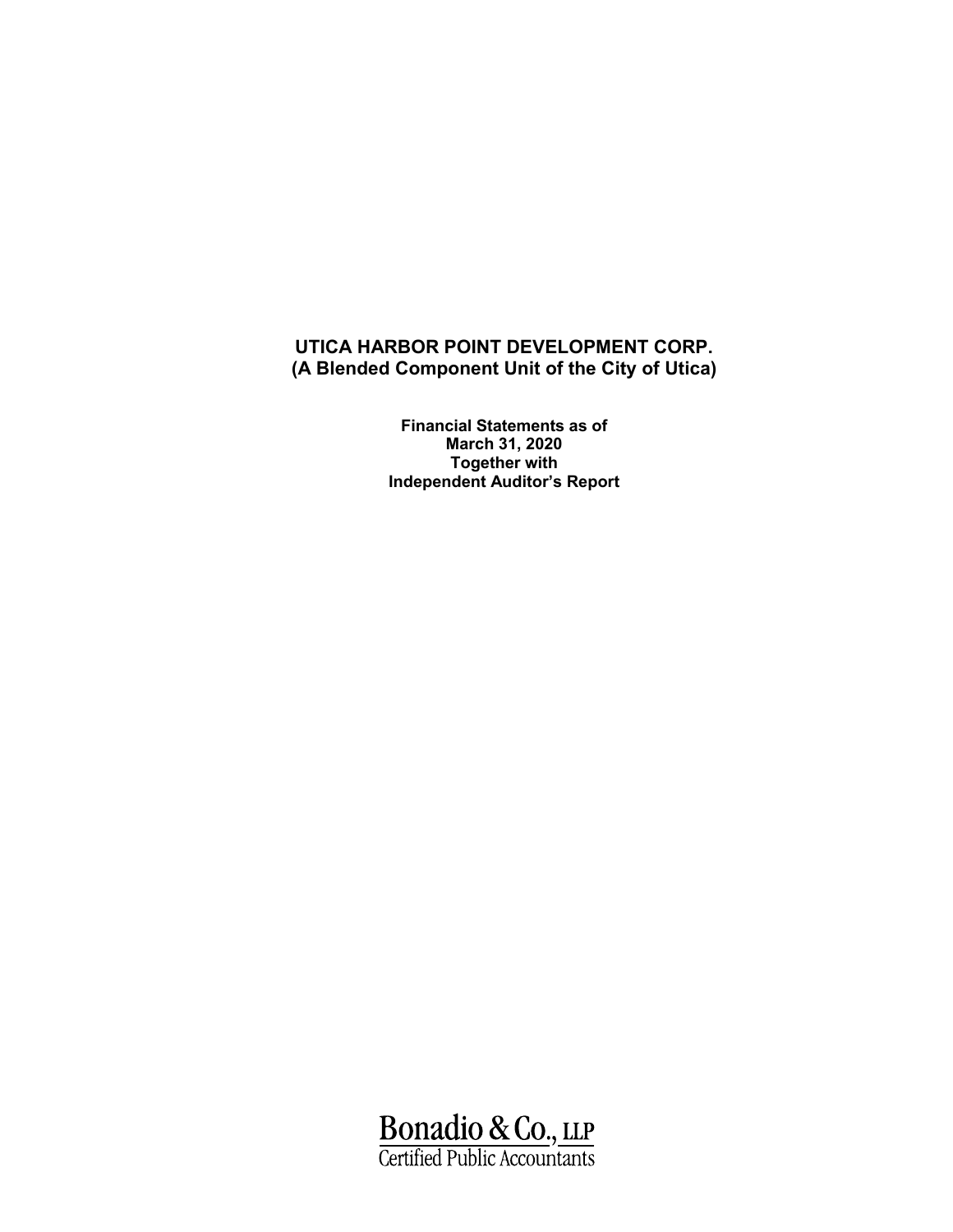# **TABLE OF CONTENTS**

| <b>FINANCIAL STATEMENTS</b>                                                                                                                                             |                |
|-------------------------------------------------------------------------------------------------------------------------------------------------------------------------|----------------|
|                                                                                                                                                                         | 3              |
| Statement of Revenues, Expenses and Changes in Net Position                                                                                                             | $\overline{4}$ |
|                                                                                                                                                                         | 5              |
|                                                                                                                                                                         | $6^{\circ}$    |
| Independent auditor's report on internal control over financial reporting and on<br>compliance and other matters based on an audit of financial statements performed in |                |
|                                                                                                                                                                         |                |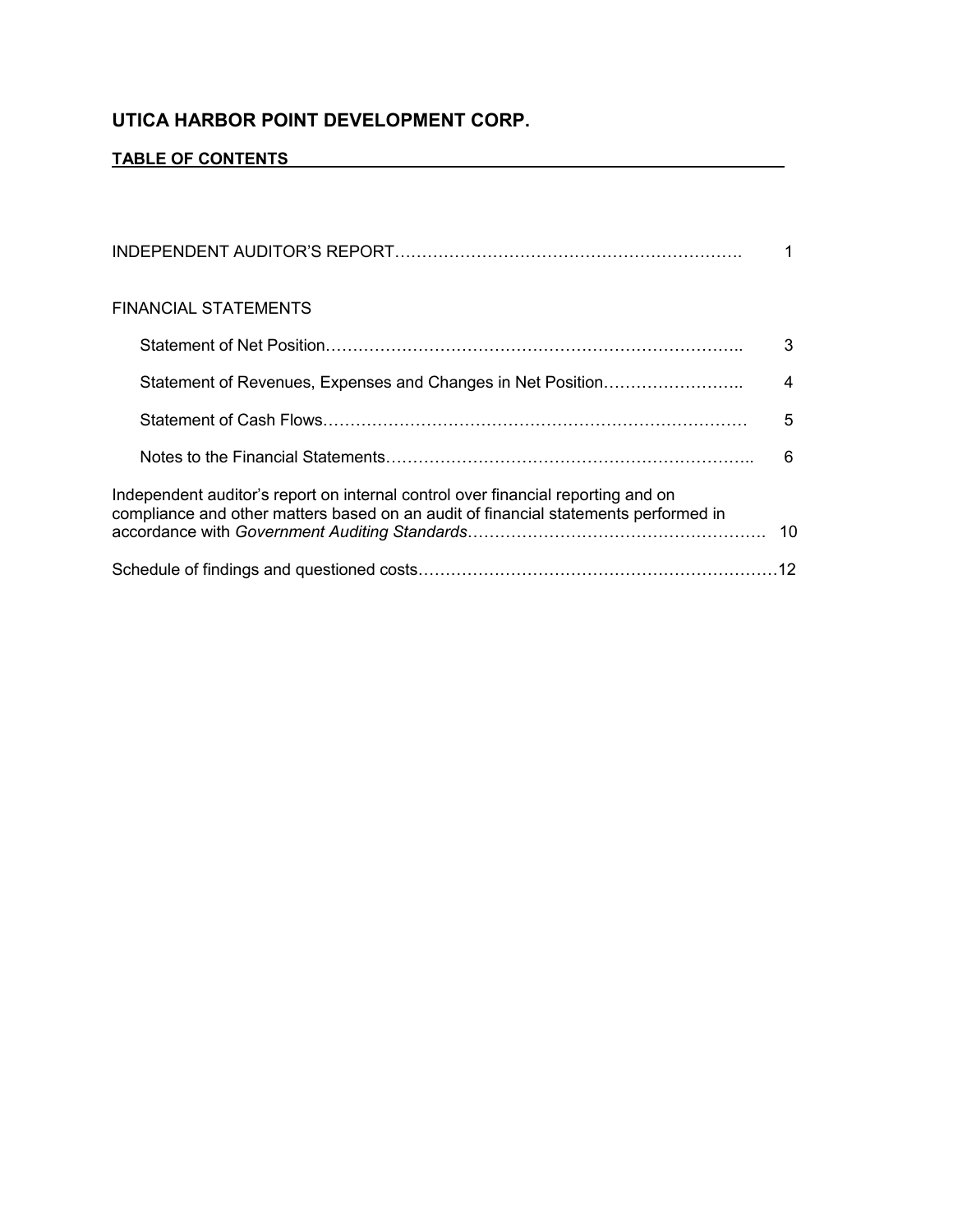## **INDEPENDENT AUDITOR'S REPORT**

August 18, 2020

To the Board of Directors of Utica Harbor Point Development Corp.:

#### **Report on the Financial Statements**

We have audited the accompanying financial statements of Utica Harbor Point Development Corp (UHPDC), a blended component unit of the City of Utica as of and for the year ended March 31, 2020, and the related notes to the financial statements, which collectively comprise UHPDC's basic financial statements as listed in the table of contents.

#### *Management's Responsibility for the Financial Statements*

Management is responsible for the preparation and fair presentation of these financial statements in accordance with accounting principles generally accepted in the United States of America; this includes the design, implementation, and maintenance of internal control relevant to the preparation and fair presentation of financial statements that are free from material misstatement, whether due to fraud or error.

## *Auditor's Responsibility*

Our responsibility is to express an opinion on these financial statements based on our audits. We conducted our audits in accordance with auditing standards generally accepted in the United States of America and the standards applicable to financial audits contained in *Government Auditing Standards,* issued by the Comptroller General of the United States. Those standards require that we plan and perform the audit to obtain reasonable assurance about whether the financial statements are free from material misstatement.

An audit involves performing procedures to obtain audit evidence about the amounts and disclosures in the financial statements. The procedures selected depend on the auditor's judgment, including the assessment of the risks of material misstatement of the financial statements, whether due to fraud or error. In making those risk assessments, the auditor considers internal control relevant to the entity's preparation and fair presentation of the financial statements in order to design audit procedures that are appropriate in the circumstances, but not for the purpose of expressing an opinion on the effectiveness of the entity's internal control. Accordingly, we express no such opinion. An audit also includes evaluating the appropriateness of accounting policies used and the reasonableness of significant accounting estimates made by management, as well as evaluating the overall presentation of the financial statements.

We believe that the audit evidence we have obtained is sufficient and appropriate to provide a basis for our audit opinion.

6 Wembley Court Albany, New York 12205 p (518) 464-4080 f (518) 464-4087

www.bonadio.com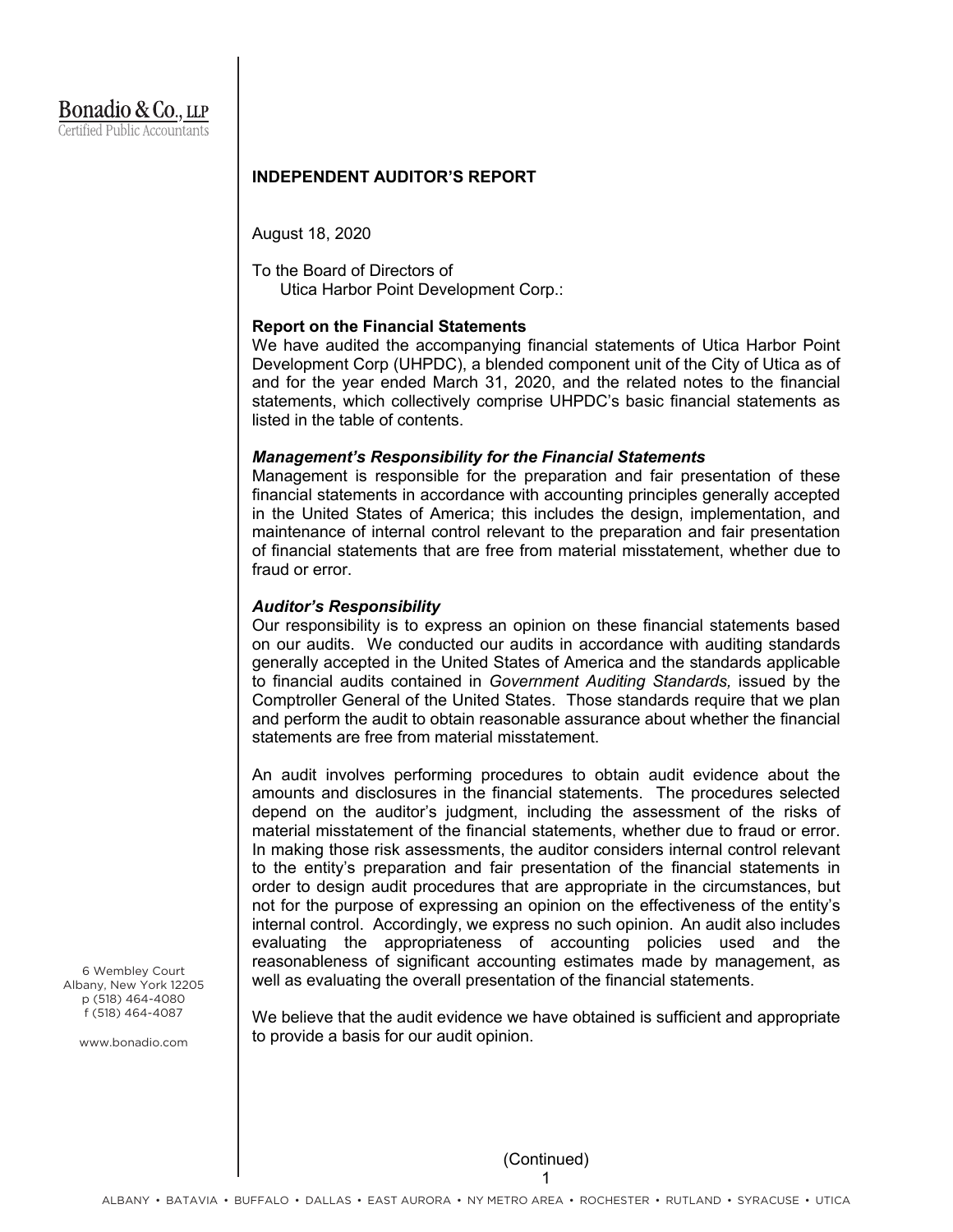## *INDEPENDENT AUDITOR'S REPORT*

(Continued)

## *Opinion*

In our opinion, the financial statements referred to above present fairly, in all material respects, the financial position of Utica Harbor Point Development Corp., as of March 31, 2020, and the changes in its financial position and cash flows for the year then ended in accordance with accounting principles generally accepted in the United States of America.

## *Report on Required Supplementary Information*

Management has omitted the Management's Discussion and Analysis that accounting principles generally accepted in the United States of America requires to be presented to supplement the basic financial statements. Such missing information, although not a part of the basic financial statements, is required by the Governmental Accounting Standards Board, who considers it to be an essential part of financial reporting for placing the basic financial statements in an appropriate operational, economic, or historical context. Our opinion on the basic financial statements is not affected by this missing information.

## **Other Reporting Required by** *Government Auditing Standards*

In accordance with *Government Auditing Standards*, we have also issued our report dated August 18, 2020 on our consideration of Utica Harbor Point Development Corp's internal control over financial reporting and on our tests of its compliance with certain provisions of laws, regulations, contracts, and grant agreements and other matters. The purpose of that report is to describe the scope of our testing of internal control over financial reporting and compliance and the results of that testing, and not to provide an opinion on the effectiveness of UHPDC's internal control over financial reporting or on compliance. That report is an integral part of an audit performed in accordance with *Government Auditing Standards* in considering Utica Harbor Point Development Corp.'s internal control over financial reporting and compliance.

Bonadio & Co., LLP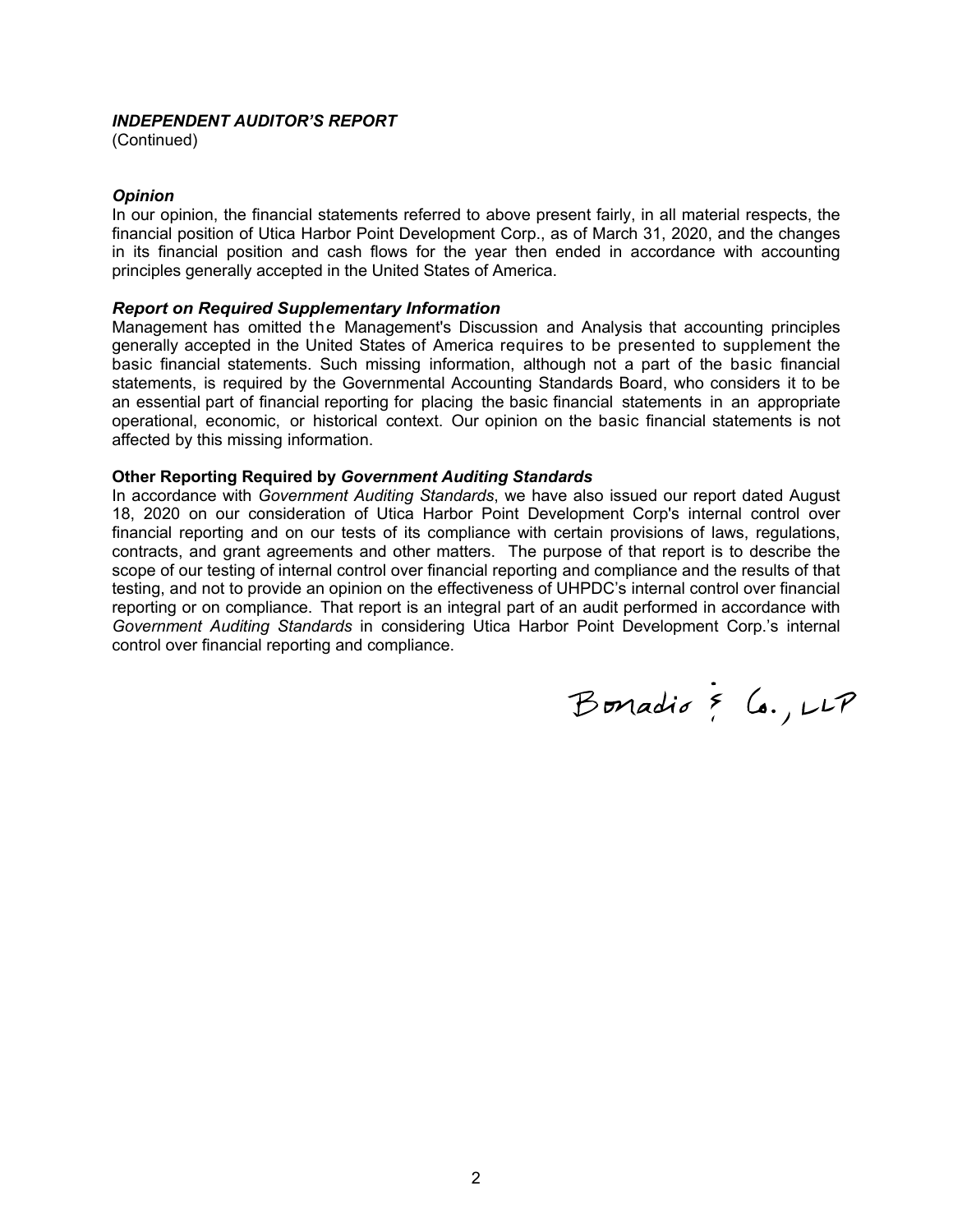# **STATEMENT OF NET POSITION MARCH 31, 2020**

## **ASSETS**

| <b>CURRENT ASSETS:</b>                     |                 |
|--------------------------------------------|-----------------|
| Cash and cash equivalents                  | \$<br>1,687     |
| Due from other governments                 | 4,022,368       |
|                                            |                 |
| Total current assets                       | 4,024,055       |
| Capital assets                             | 8,869,194       |
| <b>Total assets</b>                        | 12,893,249      |
| <b>CURRENT LIABILITIES</b>                 |                 |
| Accounts payable                           | 396,412         |
| Lines of credit payable                    | 7,040,590       |
| <b>Total current liabilities</b>           | 7,437,002       |
| <b>NET POSITION</b>                        |                 |
| Net investment in capital assets           | 1,432,192       |
| Unrestricted - designated for debt service | 4,022,368       |
| Unrestricted                               | 1,687           |
| Total net position                         | 5,456,247<br>\$ |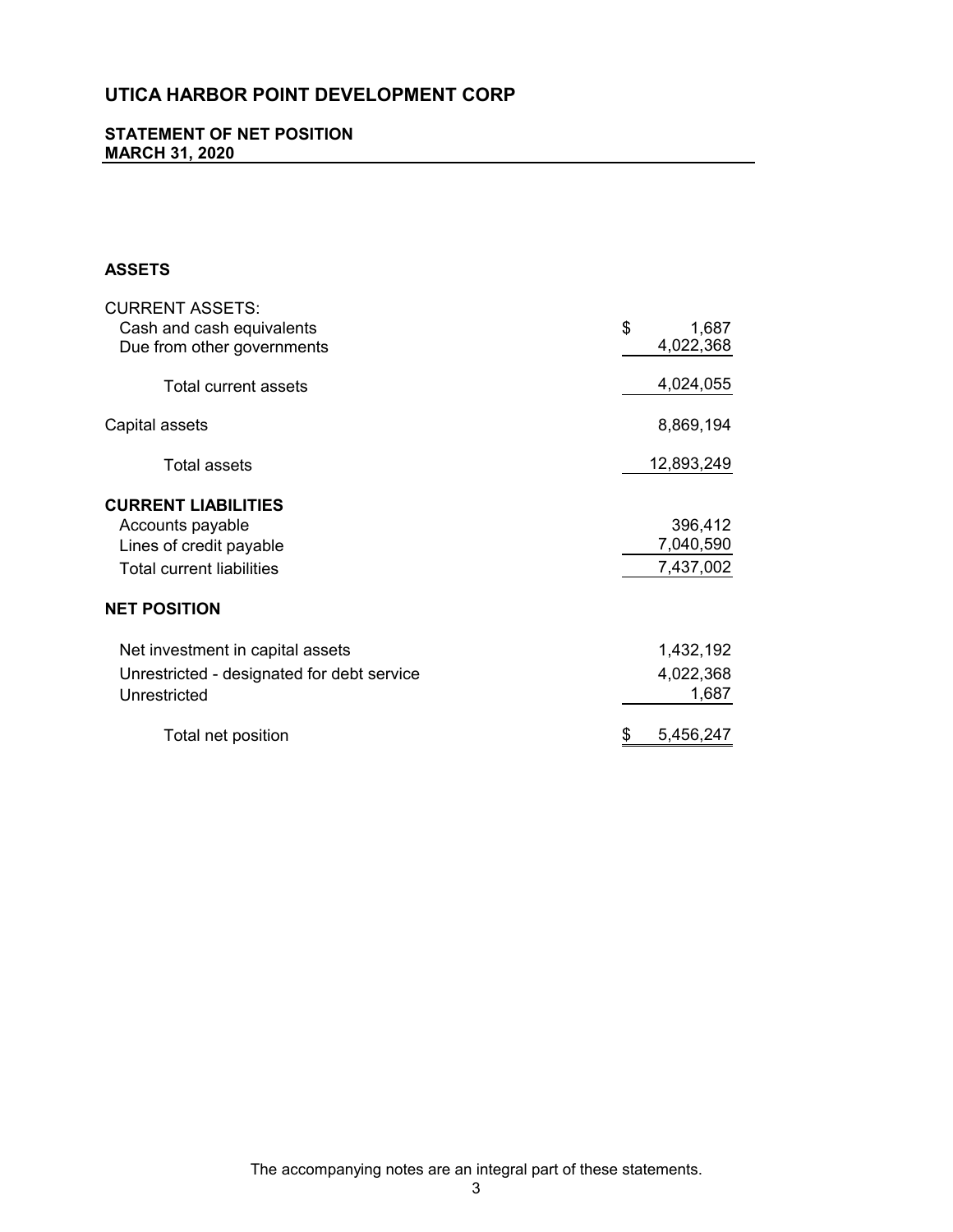# **STATEMENT OF REVENUES, EXPENSES AND CHANGES IN NET POSITION FOR THE YEAR ENDING MARCH 31, 2020**

| <b>OPERATING EXPENSES:</b>                   |                 |
|----------------------------------------------|-----------------|
| Commitment and other fees                    | \$<br>86,941    |
| Miscellaneous                                | 10,822          |
| Insurance                                    | 7,666           |
| Professional fees                            | 6,750           |
| <b>Bank fees</b>                             | 95              |
| <b>Supplies</b>                              | 91              |
| Total operating expenses                     | 112,365         |
| <b>NET OPERATING LOSS</b>                    | (112, 365)      |
| Interest expense                             | 201,444         |
| LOSS BEFORE CAPITAL CONTRIBUTION             | (313,809)       |
| <b>CAPITAL CONTRIBUTION - New York State</b> | 4,631,041       |
| <b>CHANGE IN NET POSITION</b>                | 4,317,232       |
| NET POSITION - beginning of year             | 1,139,015       |
| NET POSITION - end of year                   | \$<br>5,456,247 |

The accompanying notes are an integral part of these statements.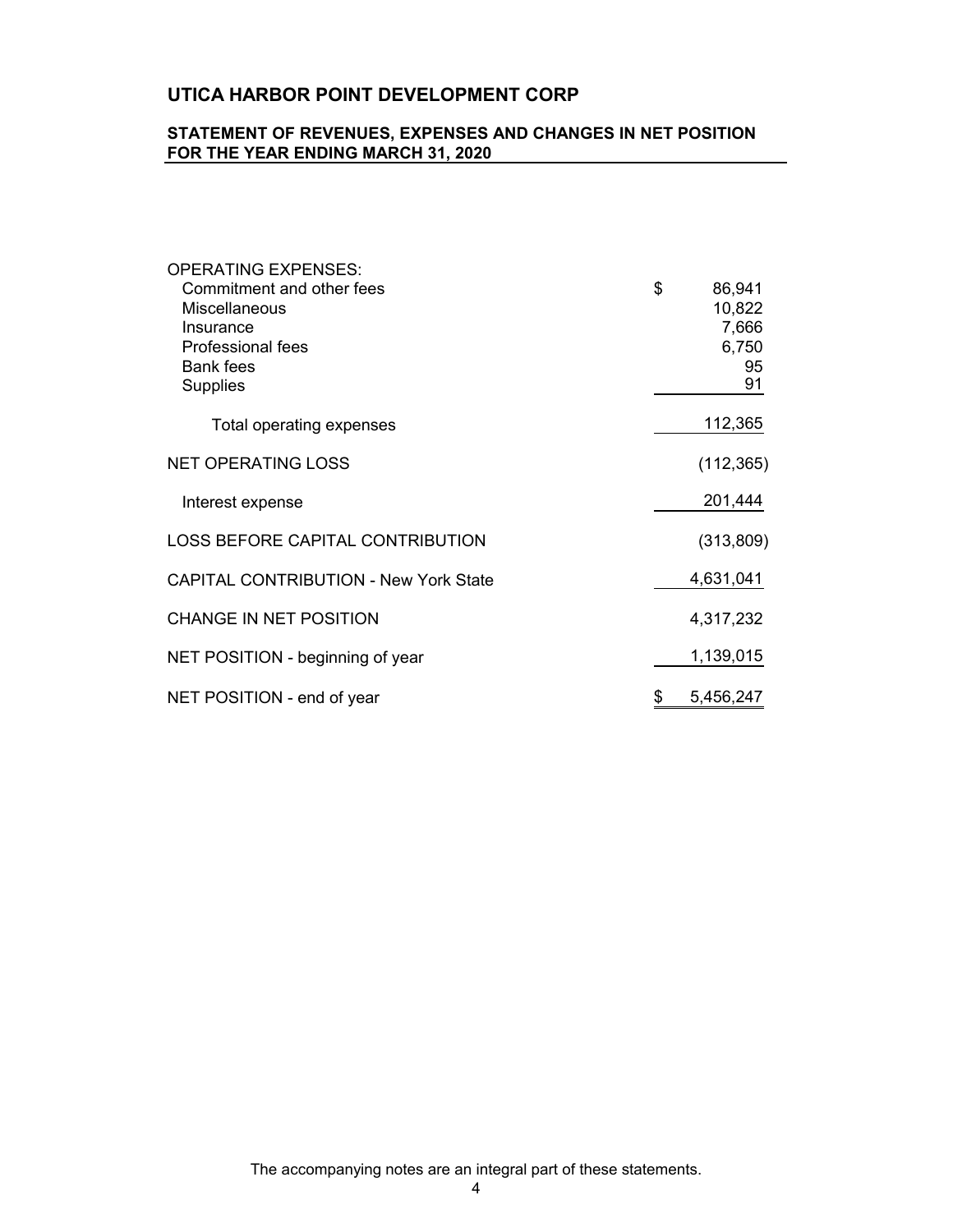# **STATEMENT OF CASH FLOWS FOR THE YEAR ENDING MARCH 31, 2020**

| CASH FLOW FROM OPERATING ACTIVITIES<br>Cash payments to suppliers for goods and services                                                                                                   | \$<br>(112,365)                                                      |
|--------------------------------------------------------------------------------------------------------------------------------------------------------------------------------------------|----------------------------------------------------------------------|
| Net cash flow from operating activities                                                                                                                                                    | (112, 365)                                                           |
| CASH FLOW FROM CAPITAL AND RELATED FINANCING ACTIVITES<br>Capital assets<br>Capital related grants received<br>Borrowing on lines of credit<br>Paid on lines of credit<br>Interest expense | (7,053,309)<br>1,675,614<br>8,789,693<br>(3, 101, 887)<br>(201, 444) |
| Net cash flow from capital and elated financing activities                                                                                                                                 | 108,667                                                              |
| NET CHANGE IN CASH AND CASH EQUIVALENTS                                                                                                                                                    | (3,698)                                                              |
| CASH AND CASH EQUIVALENTS - beginning of year                                                                                                                                              | 5,385                                                                |
| CASH AND CASH EQUIVALENTS - end of year                                                                                                                                                    | 1,687                                                                |
| Reconciliation of operating income to net cash<br>flow from operating activities:<br>Net operating loss                                                                                    | \$<br>(112,365)                                                      |
| Net cash flow from operating activities                                                                                                                                                    | \$<br>(112,365)                                                      |

The accompanying notes are an integral part of these statements.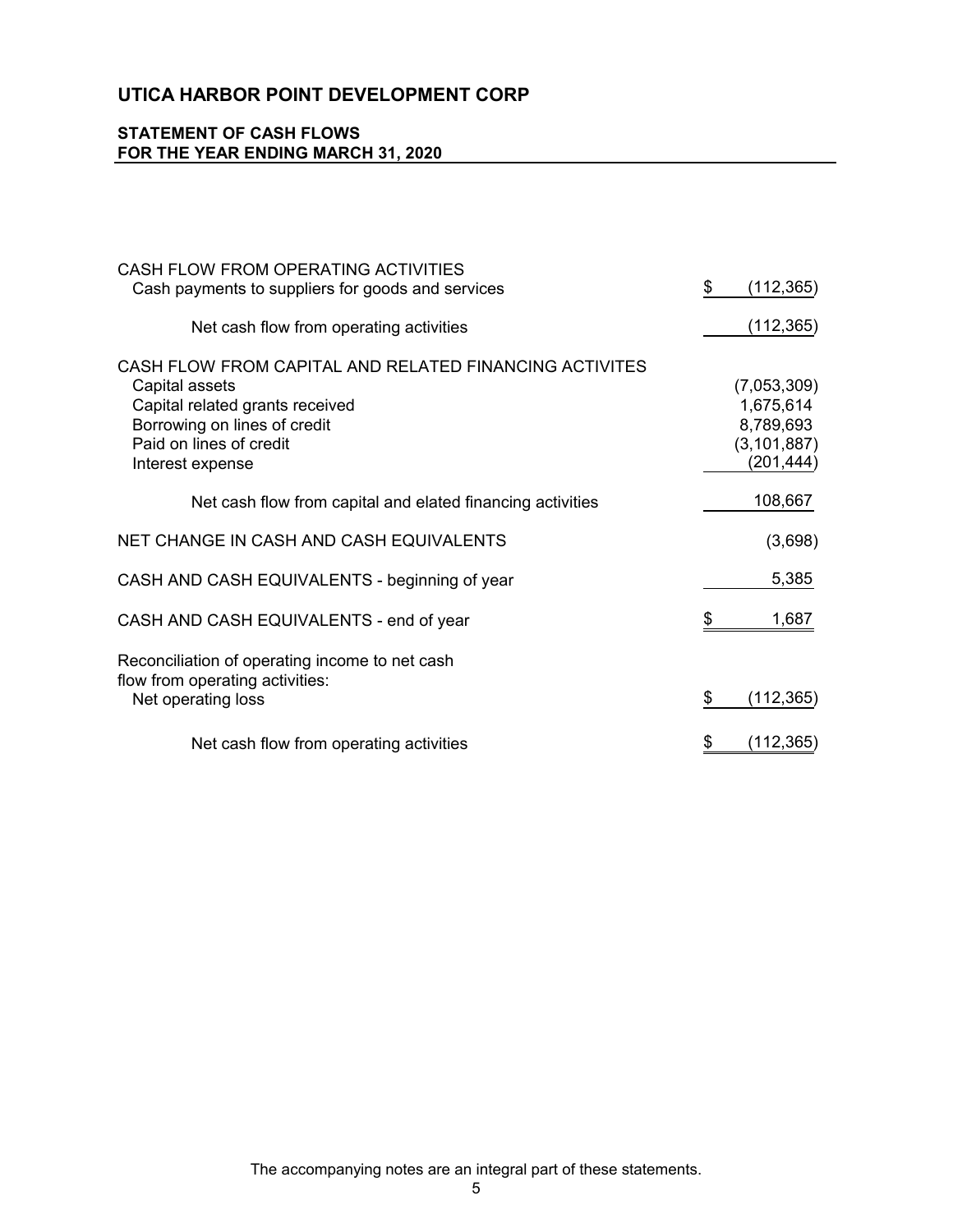#### **NOTES TO FINANCIAL STATEMENTS MARCH 31, 2020**

#### **1. REPORTING ENTITY**

Utica Harbor Point Development Corp. (UHPDC or Corporation) is a local development corporation created in 2011 for the purpose of improving, promoting and rehabilitating the area known as Harbor Point in the City of Utica, New York. UHPDC is exempt from Federal, State, and local income taxes. The City of Utica, by and through its mayor is the sole member of the corporation, accordingly, UHPDC is a blended component unit of the City of Utica.

The Corporation was financially dormant until April 1, 2018 at which point it took over the City's development efforts related to the Harbor Point project. During UHPDC's dormant period, the City of Utica obtained certain grants and expended certain funds to further the project's goals. Upon the sale and disposition of UHPDC's assets, the net proceeds will revert to the City.

# **2. SUMMARY OF SIGNIFICANT ACCOUNTING POLICIES**

#### **Basis of Accounting**

UHPDC's financial statements are prepared in conformity with accounting principles generally accepted in the United States as set forth by the Governmental Accounting Standards Board for proprietary funds.

### **Basis of Presentation**

GASB requires the classification of net position into three classifications defined as follows:

- Net investment in capital assets This component of net position consists of capital assets, net of accumulated depreciation, reduced by the outstanding balances of any bonds, mortgages, notes, or other borrowings that are attributable to the acquisition, construction, or improvement of those assets. If there are significant unspent related debt proceeds at year-end, the portion of the debt attributable to the unspent proceeds is not included in the calculation of invested in capital assets, net of related debt. Rather, that portion of the debt is included in the same net position component as the unspent proceeds.
- Restricted net position This component of net position consists of amounts which have external constraints placed on their use imposed by creditors (such as through debt covenants), grantors, contributors, or laws or regulations of other governments or constraints imposed by law through constitutional provisions or enabling legislation. At March 31, 2020, UHPDC does not have a restricted net position.
- Unrestricted designated for debt service This component of net position is designated to be used to repay outstanding lines of credit.
- Unrestricted net position This component of net position consists of net position that doesn't meet the definition of net investment in capital assets, designated for debt service or restricted.

When both restricted and unrestricted resources are available for use, it is UHPDC's policy to use restricted resources first.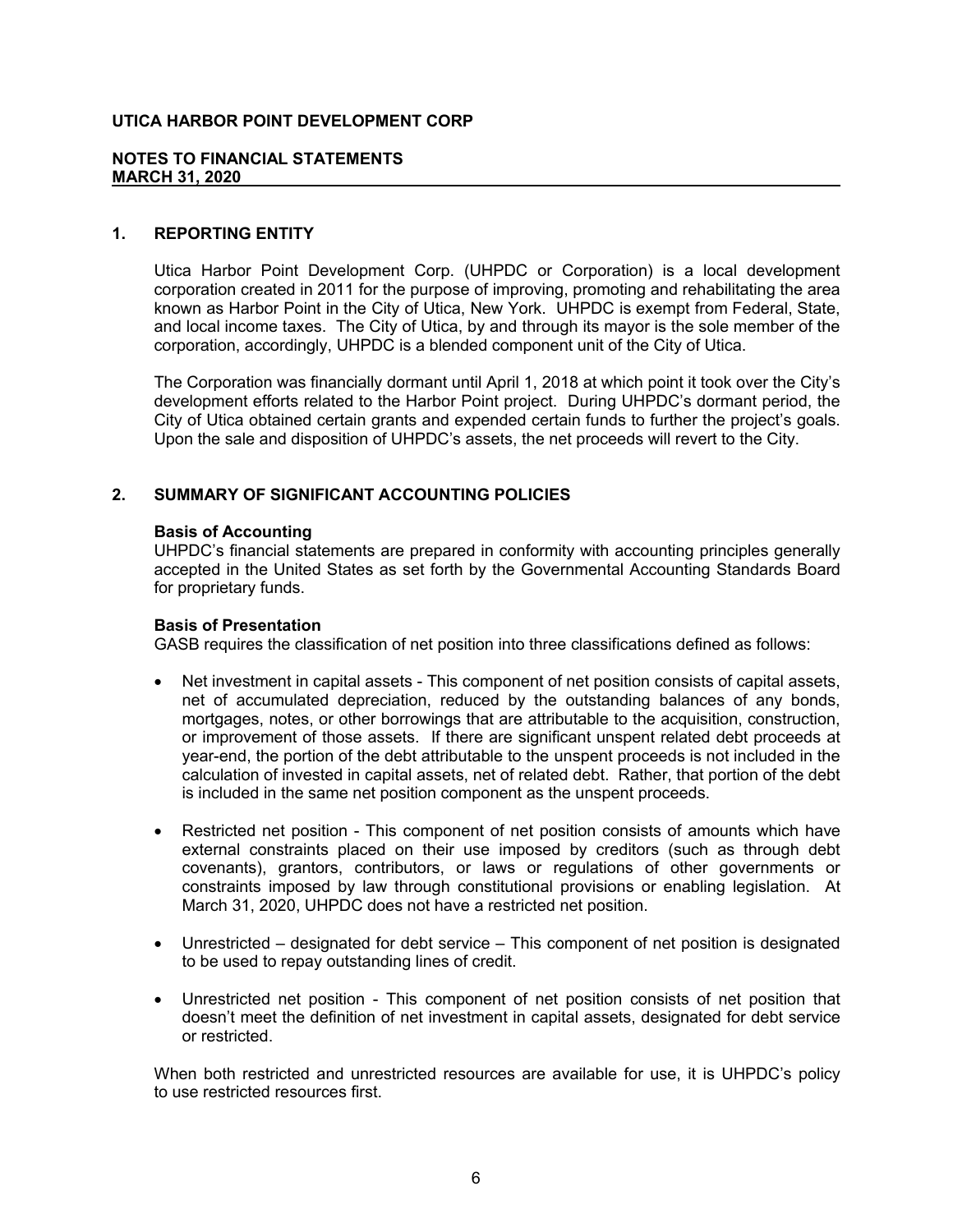# **2. SUMMARY OF SIGNIFICANT ACCOUNTING POLICIES (Continued)**

#### **Estimates**

The preparation of financial statements in conformity with generally accepted accounting principles requires management to make estimates and assumptions that affect the reported amounts of assets and liabilities and disclosure of contingent assets and liabilities at the date of the financial statements and the reported amounts of revenues and expenses during the report period. Actual results could differ from those estimates.

#### **Cash and Cash Equivalents**

Cash and equivalents includes demand deposits, money market funds, and certificates of deposit with original maturities of twelve months or less. UHPDC maintains its cash and cash equivalents in bank accounts. Interest and dividend income from cash and cash equivalents is reported in other income in the statements of revenues, expenses, and changes in net position.

### **Construction in Progress**

UHPDC capitalizes all construction, engineering and other costs that are expected to have long term economic value to the City. No depreciation has been recorded as all projects are not yet complete.

#### **Revenue Recognition/Due from Other Governments**

UHPDC's primary source of revenue is grant revenue from New York State Urban Development Corp. d/b/a Empire State Development. Grant revenue is recognized when the terms of the grant have been met and request for payment has been made.

## **Contributed Facilities and Services**

UHPDC, with the consent of the Common Council of the City of Utica, is authorized to use and has shared City employees, facilities, and equipment and may reimburse the City an agreed upon proportion of the compensation or costs of the services provided. For the year ended March 31, 2020, the City did not request any reimbursement and no such reimbursement was made.

# **3. DEPOSITS WITH FINANCIAL INSTITUTIONS AND INVESTMENTS**

#### **Policies**

UHPDC follows an investment and deposit policy, the overall objective of which is to adequately safeguard the funds of UHPDC and funds under the control of UHPDC; to provide sufficient liquidity of invested funds in order to meet obligations as they become due; and to earn the maximum yield possible given the objectives previously listed. Oversight of investment activity is the responsibility of the Executive Director. UHPDC's monies must be deposited in Federal Deposit Insurance Agency (FDIC) insured commercial banks or trust companies as designated by the Board of Directors. Permissible investments include: a) obligations of the United States or of federal agencies whose principal and interest payments are fully guaranteed by the federal or state government, b) obligations of New York State or in general obligations of the State's political subdivisions, c) certificates of deposits or deposits with banks with an investment grade rating by a Rating Agency, d) commercial paper rated Prime-1 and/or A-1, and e) money market funds with AAA ratings.

#### **Interest Rate Risk**

Interest rate risk is the risk that the fair value of investments will be affected by changing interest rates. UHPDC's investment policy does not limit investment maturities as a means of managing its exposure to fair value losses arising from increasing interest rates.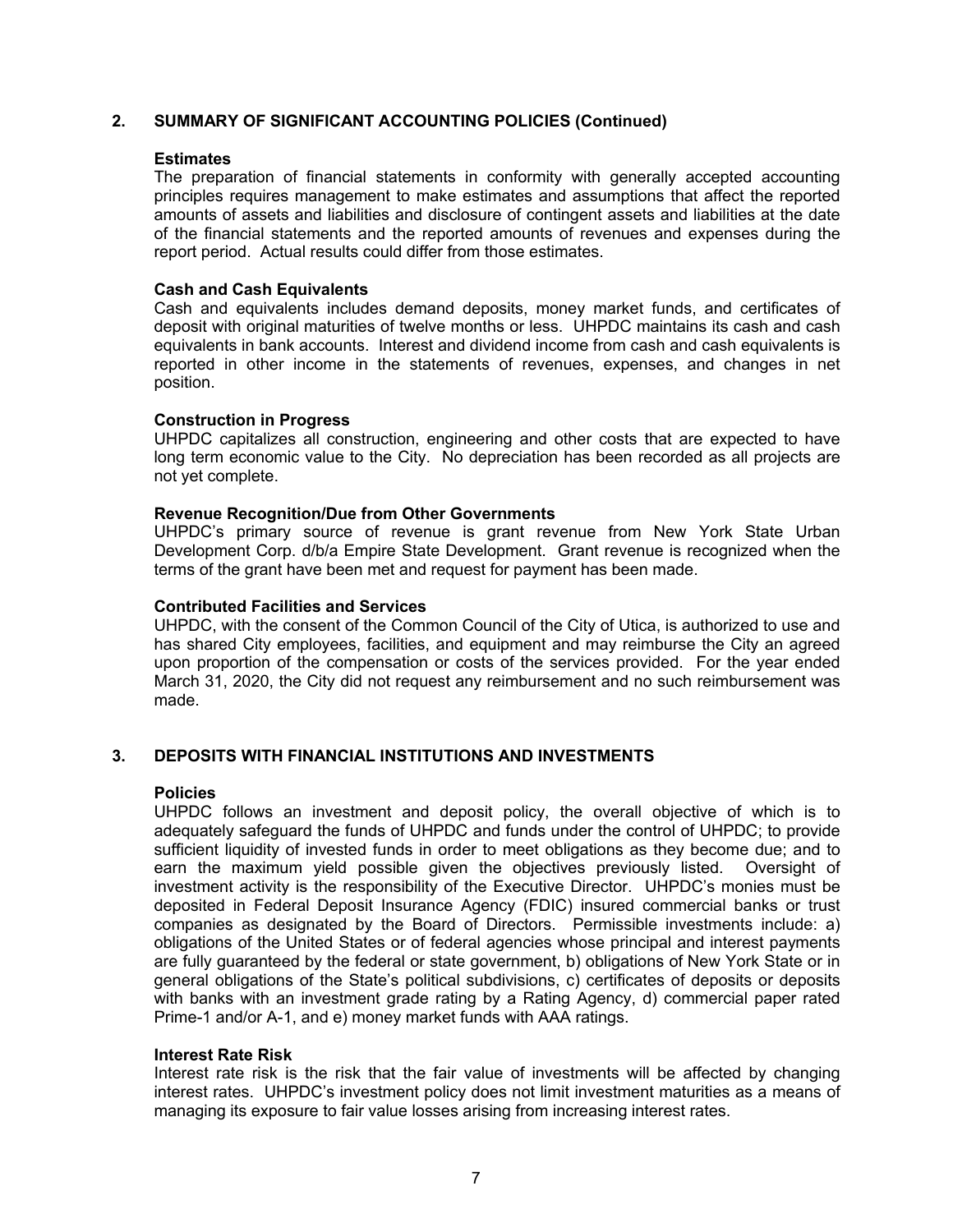## **3. DEPOSITS WITH FINANCIAL INSTITUTIONS AND INVESTMENTS (Continued)**

### **Credit Risk**

UHPDC's policy is to minimize the risk of loss due to failure of an issuer or other counterparty to an investment to fulfill its obligations.

## **Custodial Credit Risk**

Custodial credit risk is the risk that, in the event of a failure of a depository financial institution, the reporting entity may not recover its deposits. Governmental Accounting Standards direct that deposits be disclosed as exposed to custodial credit risk if they are not covered by depository insurance, and the deposits are not covered by collateralization. All deposits are covered by depository insurance.

# **4. RELATED PARTY**

UHPDC's governing body is appointed by the Mayor of the City of Utica.

# **5. CONSTRUCTION IN PROGRESS**

As of March 31, 2020, UHPDC has construction in progress as follows:

|                              | <b>Balance</b> |     |                  | <b>Balance</b>        |
|------------------------------|----------------|-----|------------------|-----------------------|
|                              | April 1, 2019  |     | <b>Additions</b> | <b>March 31, 2020</b> |
| <b>Professional services</b> | 398,711        | \$. | 353,694          | \$<br>752,405         |
| Land                         |                |     | 927,949          | 927,949               |
| Site work                    | 1,060,290      |     | 55,804           | 1,116,094             |
| <b>Bulkhead</b>              | 1,040,859      |     | 5,031,887        | 6,072,746             |
|                              | \$2,499,860    | S   | 6,369,334        | 8,869,194             |

# **6. LINE OF CREDIT**

UHPDC has two lines of credit with NBT Bank. Terms are as follows:

|                       | Line 1          |     | Line 2         |
|-----------------------|-----------------|-----|----------------|
| Amount                | \$<br>2,250,000 | -\$ | 5,400,000      |
| Type                  | Revolving LOC   |     | Revolving LOC  |
| Current balance       | \$<br>1,640,590 | \$  | 5,400,000      |
| Interest rate basis   | WSJ U.S. Prime  |     | WSJ U.S. Prime |
| Current interest rate | 3.25%           |     | 3.25%          |
| Payable               | On demand       |     | On demand      |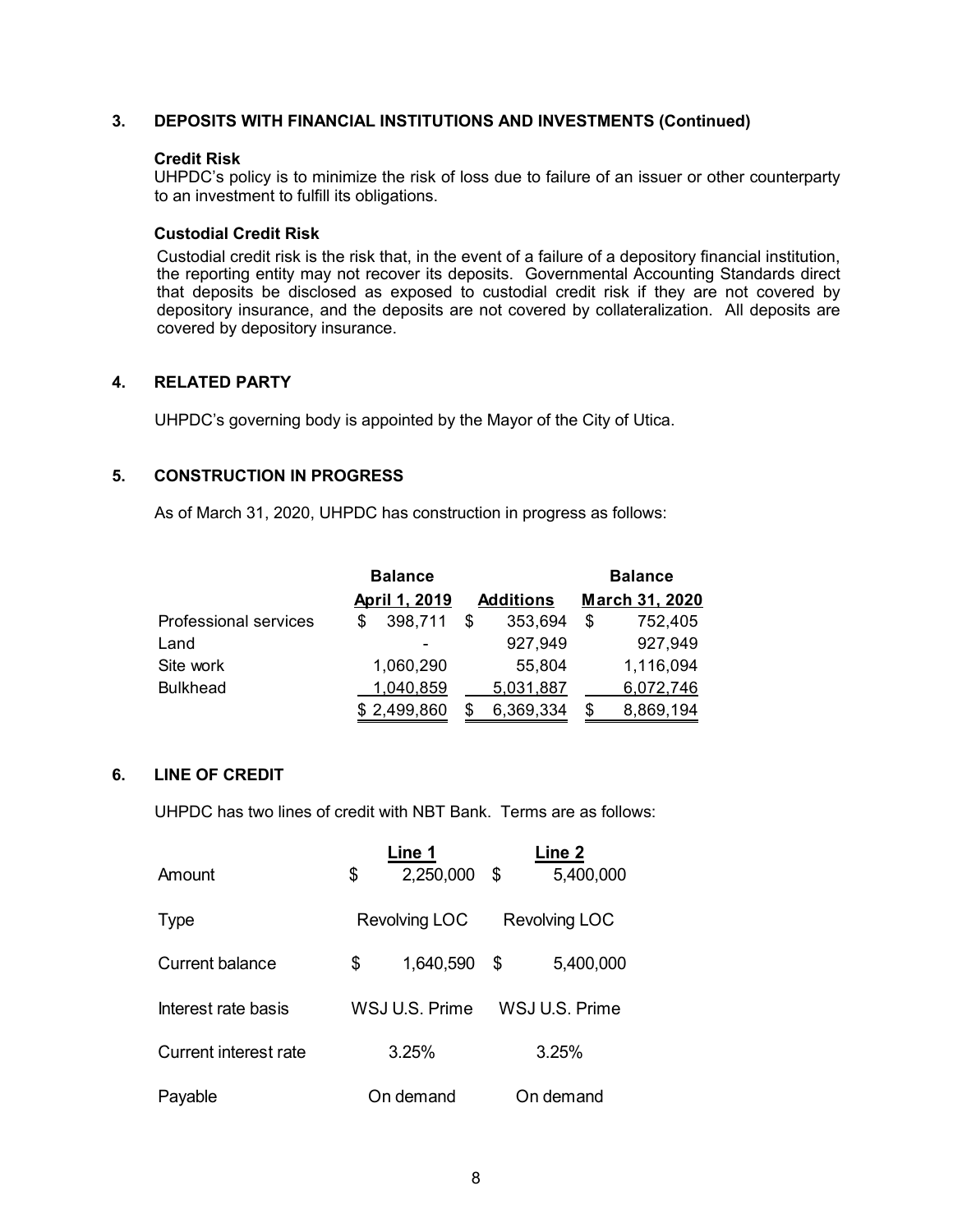# **6. LINE OF CREDIT (Continued)**

Activity during the year is as follows:

|                        | Line 1          |   | Line 2    |
|------------------------|-----------------|---|-----------|
| Balance April 1, 2019  | \$1,352,784.00  | S |           |
| Borrowing              | 3,389,693       |   | 5,400,000 |
| Repayments             | 3,101,887       |   |           |
| Balance March 31, 2020 | \$<br>1,640,590 | S | 5,400,000 |

# **7. COMMITMENTS AND CONTINGENCIES**

UHPDC has signed contracts for professional services and construction. Approximately \$1,125,000 of work remains to be completed on these contracts. All work is expected to be completed by the end of the next fiscal year.

UHPDC is the beneficiary of two grants with NYS Empire State Development (ESD). Grant terms are as follows:

|                 | <b>Grant Number</b> |                |        |                        |  |  |
|-----------------|---------------------|----------------|--------|------------------------|--|--|
|                 |                     | Z182           | 132084 |                        |  |  |
| Purpose         |                     | Infrastructure |        | <b>Infrastructure</b>  |  |  |
| Grant amount    | S                   |                |        | 5,000,000 \$ 6,000,000 |  |  |
| Claimed to date |                     | 2,490,779      |        | 4,022,368              |  |  |
| Remaining       |                     | 2,509,221      | \$     | 1,977,632              |  |  |

# **8. COVID 19 PANDEMIC**

As of the date of this report, the United States is in the midst of a national health emergency related to a virus, commonly known as novel coronavirus (COVID-19). The overall consequences of COVID – 19 on a national, regional and local level are unknown, but it has the potential to result in a significant economic impact. Businesses throughout NYS remain closed or are operating significantly below their capacity. This reduced economic activity is having an adverse effect on sales and income tax revenue collected by NYS. If NYS is unable to meet its budgeted revenue projections, it may need to reduce its expenditures accordingly, which could result in UHPDC receiving less NYS appropriations than expected.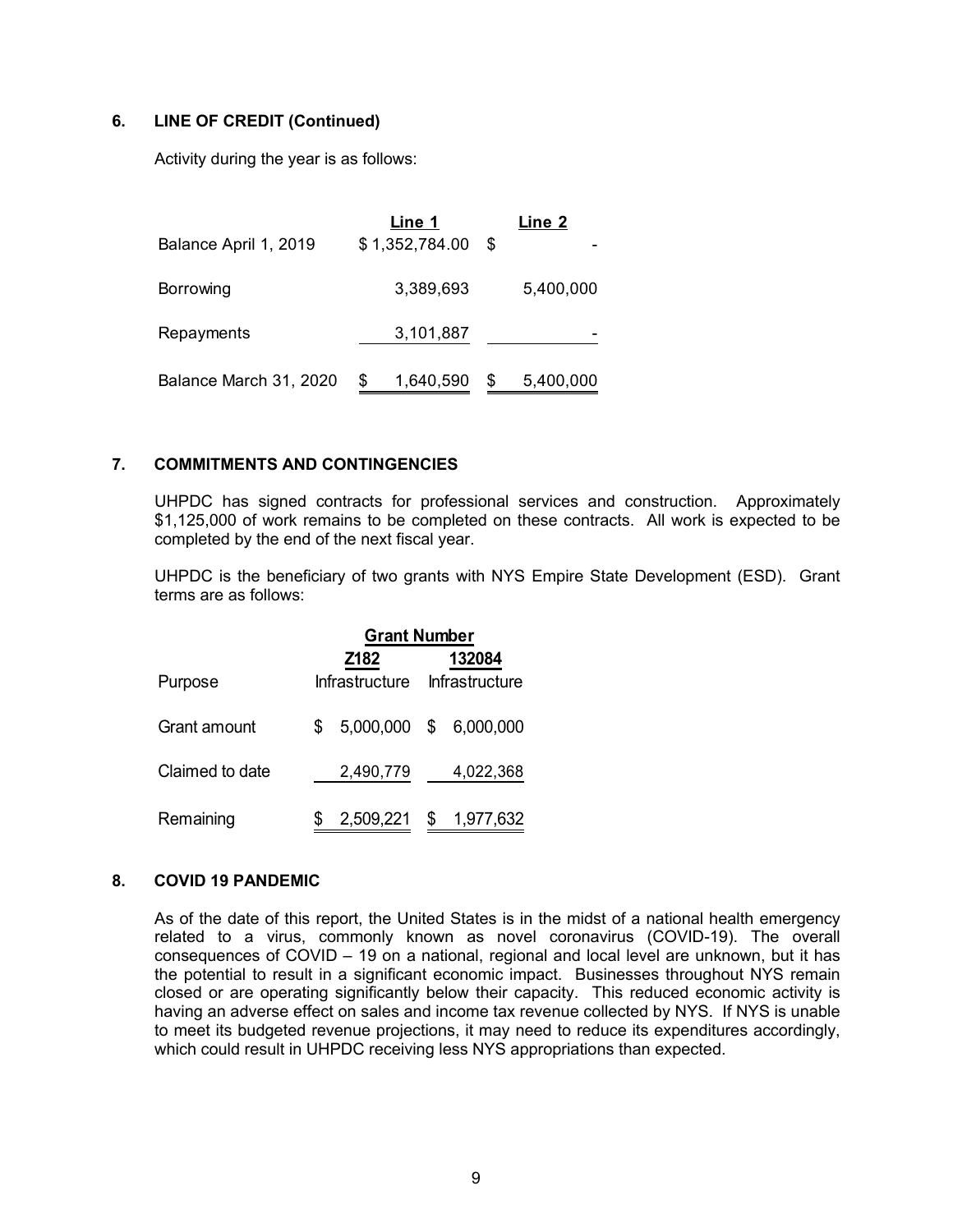# **INDEPENDENT AUDITOR'S REPORT ON INTERNAL CONTROL OVER FINANCIAL REPORTING AND ON COMPLIANCE AND OTHER MATTERS BASED ON AN AUDIT OF FINANCIAL STATEMENTS PERFORMED IN ACCORDANCE WITH** *GOVERNMENT AUDITING STANDARDS*

August 18, 2020

To the Board of Directors of Utica Harbor Point Development Corp.:

We have audited, in accordance with the auditing standards generally accepted in the United States of America and the standards applicable to financial audits contained in *Government Auditing Standards* issued by the Comptroller General of the United States, the financial statements of the business-type activities of Utica Harbor Point Development Corp. (UHPDC) as of and for the year ended March 31, 2020, and the related notes to the financial statements, which collectively comprise UHPDC's basic financial statements and have issued our report thereon dated August 18, 2020.

## **Internal Control Over Financial Reporting**

In planning and performing our audit of the financial statements, we considered UHPDC's internal control over financial reporting (internal control) to determine the audit procedures that are appropriate in the circumstances for the purpose of expressing our opinion on the financial statements, but not for the purpose of expressing an opinion on the effectiveness of UHPDC's internal control. Accordingly, we do not express an opinion on the effectiveness of UHPDC's internal control.

A *deficiency in internal control* exists when the design or operation of a control does not allow management or employees, in the normal course of performing their assigned functions, to prevent, or detect and correct, misstatements on a timely basis. A *material weakness* is a deficiency, or a combination of deficiencies, in internal control such that there is a reasonable possibility that a material misstatement of the entity's financial statements will not be prevented, or detected and corrected, on a timely basis. A *significant deficiency* is a deficiency, or a combination of deficiencies, in internal control that is less severe than a material weakness, yet important enough to merit attention by those charged with governance.

Our consideration of internal control was for the limited purpose described in the first paragraph of this section and was not designed to identify all deficiencies in internal control that might be material weaknesses or significant deficiencies and therefore, material weaknesses or significant deficiencies may exist that have not been identified. We did identify certain deficiencies in internal control, described in the accompanying schedule of findings and questioned costs as items 2019- 6 Wembley Court **6 Wembley Court 1001 that we consider to be material weaknesses.** 

Albany, New York 12205 p (518) 464-4080 f (518) 464-4087

www.bonadio.com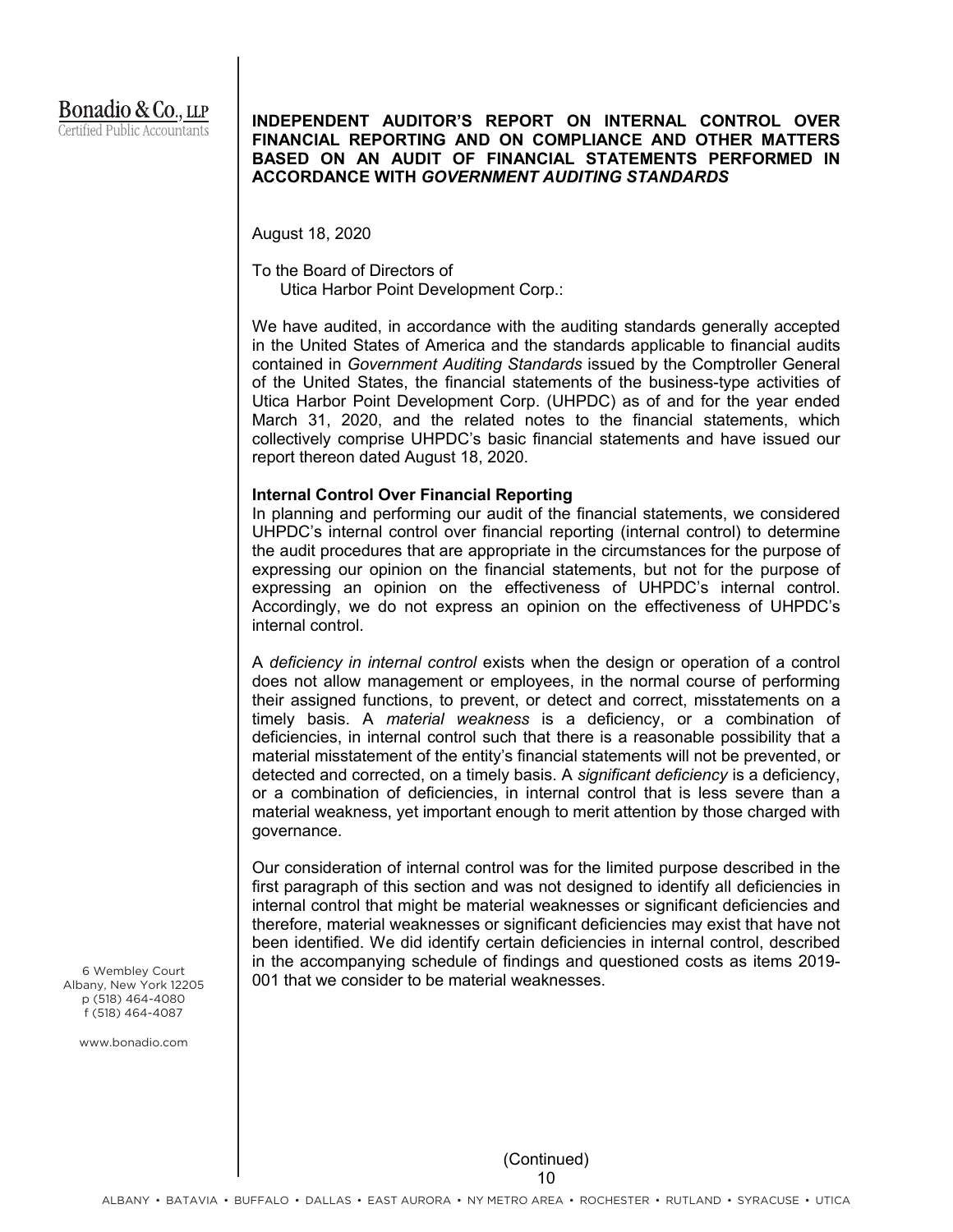# **INDEPENDENT AUDITOR'S REPORT ON INTERNAL CONTROL OVER FINANCIAL REPORTING AND ON COMPLIANCE AND OTHER MATTERS BASED ON AN AUDIT OF FINANCIAL STATEMENTS PERFORMED IN ACCORDANCE WITH** *GOVERNMENT AUDITING STANDARDS*

(Continued)

#### **Compliance and Other Matters**

As part of obtaining reasonable assurance about whether UHPDC's financial statements are free from material misstatement, we performed tests of its compliance with certain provisions of laws, regulations, contracts, and grant agreements, noncompliance with which could have a direct and material effect on the determination of financial statement amounts. However, providing an opinion on compliance with those provisions was not an objective of our audit, and accordingly, we do not express such an opinion. The results of our tests disclosed no instances of noncompliance or other matters that are required to be reported under *Government Auditing Standards*.

#### **Utica Harbor Point Development Corp.'s Response to Findings**

Utica Harbor Point Development Corp.'s response to the findings identified in our audit is described in the accompanying schedule of findings and questioned costs. Utica Harbor Point Development Corp.'s response was not subjected to the auditing procedures applied in the audit of the financial statements and, accordingly, we express no opinion on it.

#### **Purpose of this Report**

The purpose of this report is solely to describe the scope of our testing of internal control and compliance and the results of that testing, and not to provide an opinion on the effectiveness of the entity's internal control or on compliance. This report is an integral part of an audit performed in accordance with *Government Auditing Standards* in considering UHPDC's internal control and compliance. Accordingly, this communication is not suitable for any other purpose.

Bonadio & Co., LLP